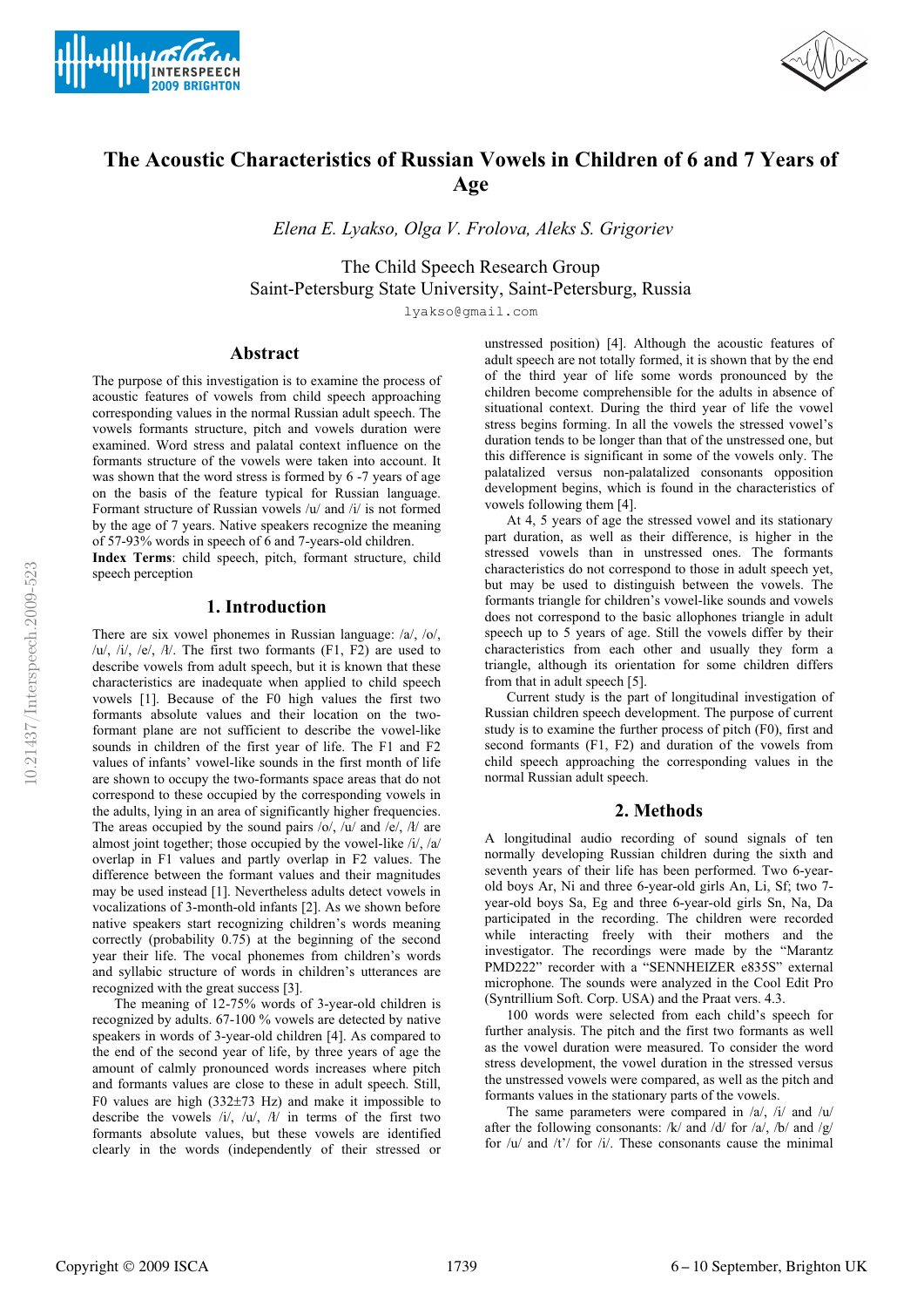articulatory and hence acoustic influence on the corresponding vowels in Russian.

#### **3. Results**

Vowel triangles were constructed for stressed vowels from the speech of each child at 6 and 7 years of age. The vowels were selected with the pitch up to 350 Hz. For /a/, /o/ and /u/ the vowels only in non-palatalized context were included in the graphs, as palatalization causes these vowels to differ a lot from the base allophone. We did not consider the vowel  $\Lambda$  because of its complex acoustical nature (it is not quite comparable to other vowels). We considered [e] as the basic allophone of the phoneme /e/, as it is the more common one. Thus we analyzed the rest of the phonemes, namely /i/ and /e/, in palatalized context only.

In every child 30 words from phrases were chosen and taken to form test sequences. The test sequences were presented to Russian native speaking adults. The amount of native speakers was 100 auditors (age – 19 years, women –  $n=55$ ; men –  $n=45$ ). The aim of the perception analysis was to investigate how the meaning of words produced by the 6 - 7 years-old children was recognized by native speakers. Each word was presented three times in the tests, the pause between presentations being 5 s, while the pause between diverse words was 15 s. The signals sequence was presented to the native-speakers. Mann – Whitney, Kruskal - Wallis test were used.

In all the children at 6 and 7 years of age the vowels duration is higher in the stressed vowels than in unstressed ones (fig. 1). The median values of vowels pitch (F0) did not differ significantly between 6 and 7-years-old children. The vowel context and quality were not taken into account when comparing the F0 in stressed versus unstressed vowels. F0 in stressed versus unstressed vowels differed only in one 7-yearold child Sn (fig. 2). It was found that pitch value is individual characteristic of each child.

The arrangement of the formants values on a two-formant plot is different in every child at every age. In the Figure 3 an example is given of formant triangles of vowels /a/, /u/ and /i/ in two children An and Eg, compared to those in adult speech (fig. 3). The stressed vowel /a/ in one 7-year-old child Eg chosen taking into consideration the context and pitch (see methods) coincides with the basic allophone from adult speech. The shape and orientation on two coordinate plot of these children's stressed vowels triangle where the vowels were chosen with regard to factors of context and pitch (triangle 1) correspond to the adult stressed vowels triangle, but the former is moved up and right.



Figure 1. *Vowel duration at 6 (A) and 7 (B) years of age (median values). Black column – stressed vowels; white column– unstressed vowels. Vertical axis values are duration - T, ms.* 



Figure 2. *The pitch median values in the vowels from the words pronounced by children of 6 (A) and 7 (B) years of age. Black column – F0 values of all the vowels; white column – F0 values in stressed vowels; shaded column – that of the unstressed vowels. Vertical axis values are F0, Hz.*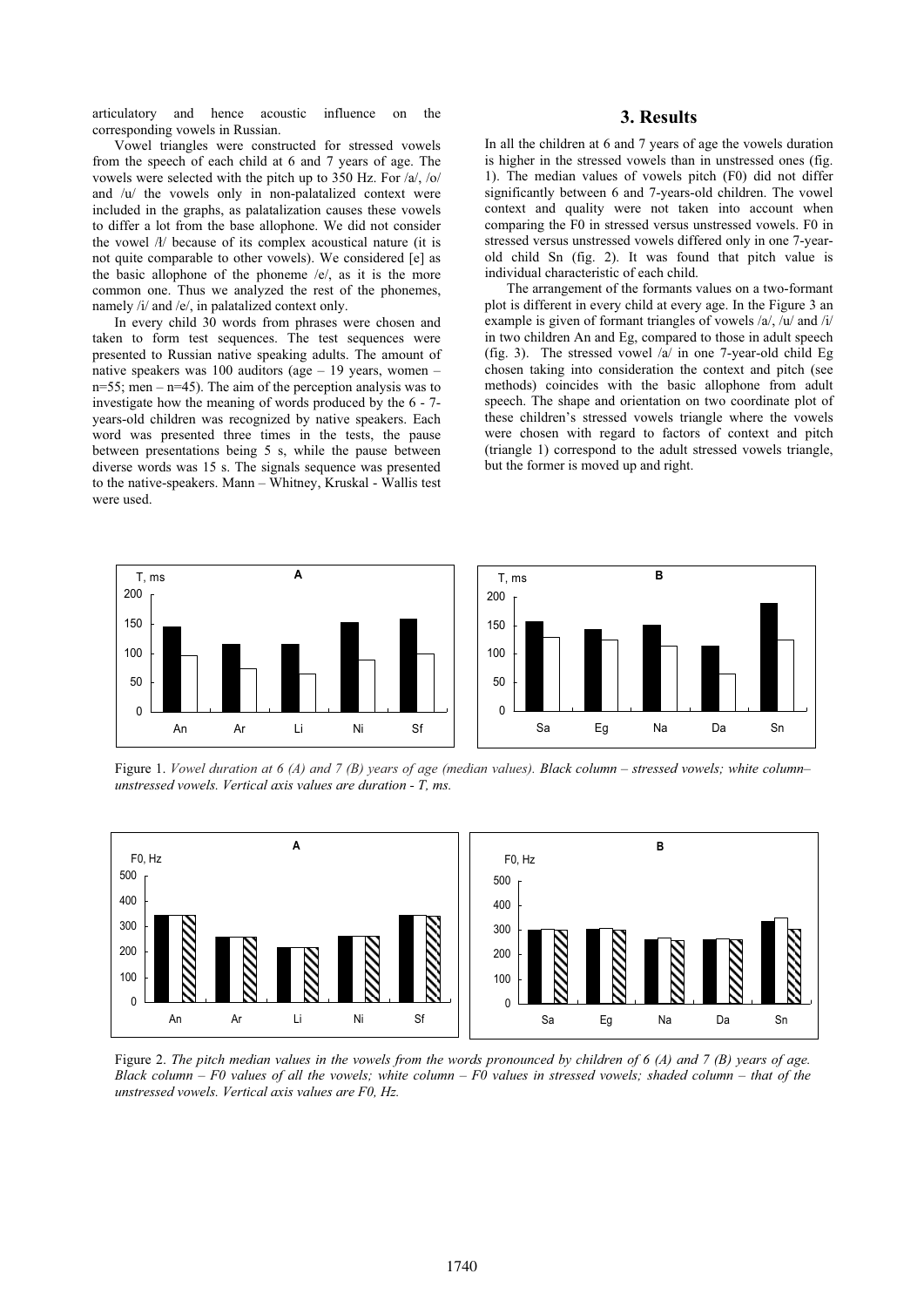

Figure 3. *Vowel formant triangles with apexes /a/, /u/, /i/ in words pronounced by children An, Eg and in adult speech. A – data for 6-year-old An; B – data for 7-year-old Eg. 1 (bold lines) – the triangle of stressed vowels chosen taking into consideration the context and pitch (see methods); 2 (interrupted lines) – triangle of stressed vowels not taking into consideration the above factors; 3 - the triangle of unstressed vowels not taking into consideration context and pitch; 4 – the triangle of basic allophones in adult speech [6]. Horizontal axis values are F1, Hz, vertical axis values are F2, Hz.* 



Figure 4. *Vowel formant triangles with apexes /a/, /u/, /i/ for stressed vowels from words pronounced by children of 6 and 7 years of age and adults. 1 (bold lines) –the triangle of vowels in 6-year-old children speech chosen taking into consideration the context and pitch (see methods); 2- the triangle of vowels in 6-year-old children speech not taking into consideration the above factors; 3 - (interrupted lines) – the triangle of vowels in 7-year-old children speech chosen taking into consideration the context and pitch; 4 (interrupted lines) –the triangle of vowels in 7-year-old children speech not taking into consideration these two factors; 5- the triangle of basic allophones in adult speech [6]. - Horizontal axis values are F1, Hz, vertical axis values are F2, Hz.*

F1, F2 median values of vowels /a/ were chosen with regard to factors of context and pitch are situated in the area of two-formant plot typical for F1, F2 values of adult's /a/ (fig. 4), but they are not coincide with the basic allophone from adult speech [6]. F1 median values of /i/ and /u/ vowels are higher than in adult speech.

The unstressed vowels triangle's shape and orientation differs from the stressed vowels triangles for all children. The tendency to decrease of unstressed vowels' formant triangle area on the two-formant plot versus stressed one was revealed in 6-year-old children: Sf, Li, Ni and An (fig. 3) and in 7-year-old children: Sn, Sa, Na and Eg (fig. 3).

The shape and orientation of the stressed vowels triangle where the vowels are chosen without regard to context and pitch is not correspond completely to the stressed vowels triangle where the vowels were chosen with regard to these

factors mainly in 6 years old children (fig. 4). 6-years-old children's stressed vowels triangle where the vowels are chosen with regard to context and pitch occupies larger area on the two-formant plot then the same triangle built for vowels of 7-year-old children (fig. 4).

Adults recognize the words meaning of 6-year-old children slightly better then words meaning of 7-year-old children. Native speakers recognize correctly (with probability  $0.75$ )  $80\%$   $(57 - 93\%)$  words of 6-year-old children and 74 % (57 - 93 %) words of 7-year-old children (fig. 5). The words of 6-year-old children are recognized correctly by 70% (52 - 83%) of native speakers; the words of 7-year-old children are recognized by 62% (50 - 72%) of native speakers.